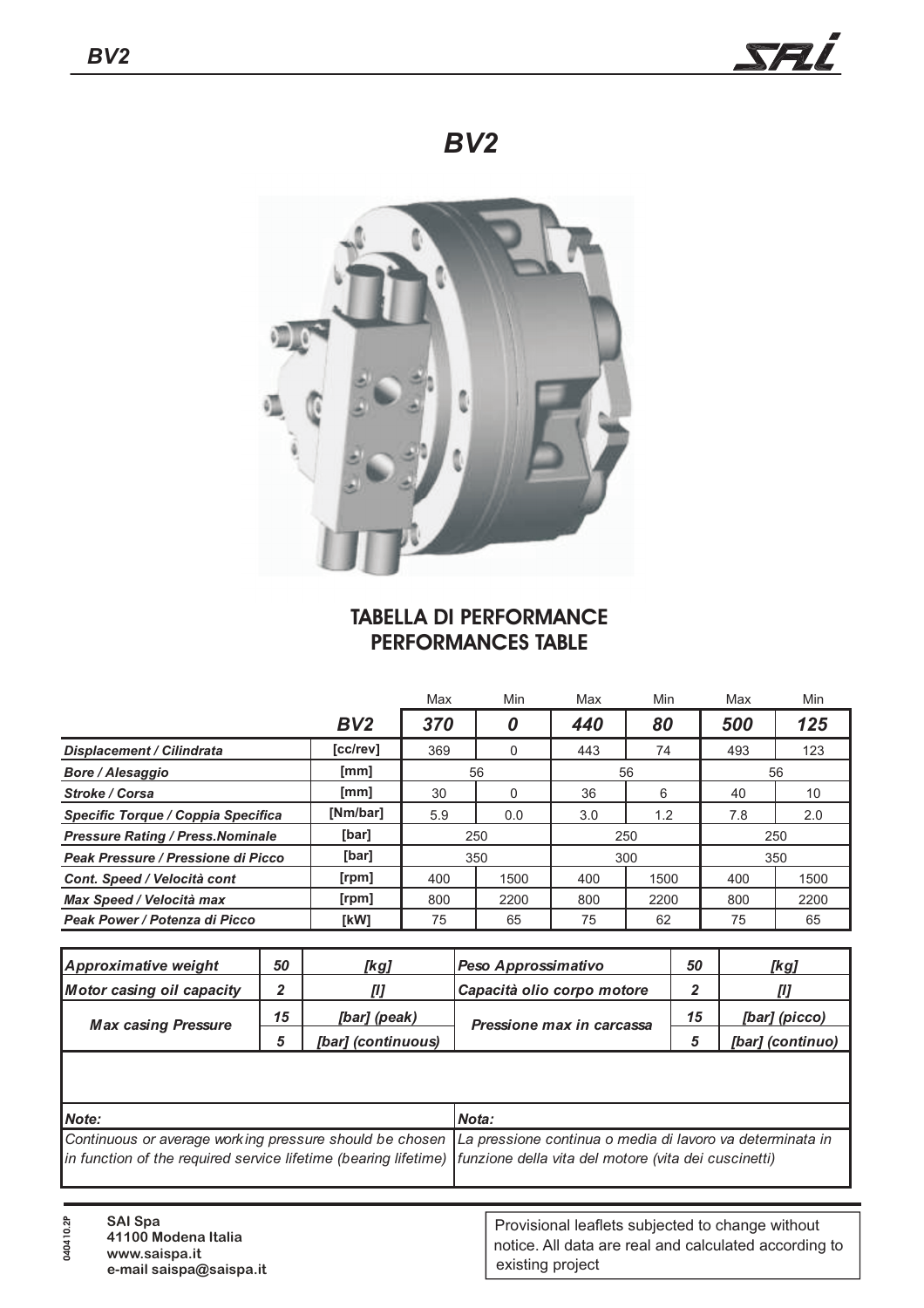

**DIMENSIONI D'INGOMBRO DIMENSIONAL DRAWING**



## **CALETTATURE SPLINE DATA**

.



Provisional leaflets subjected to change without notice. All data are real and calculated according to existing project